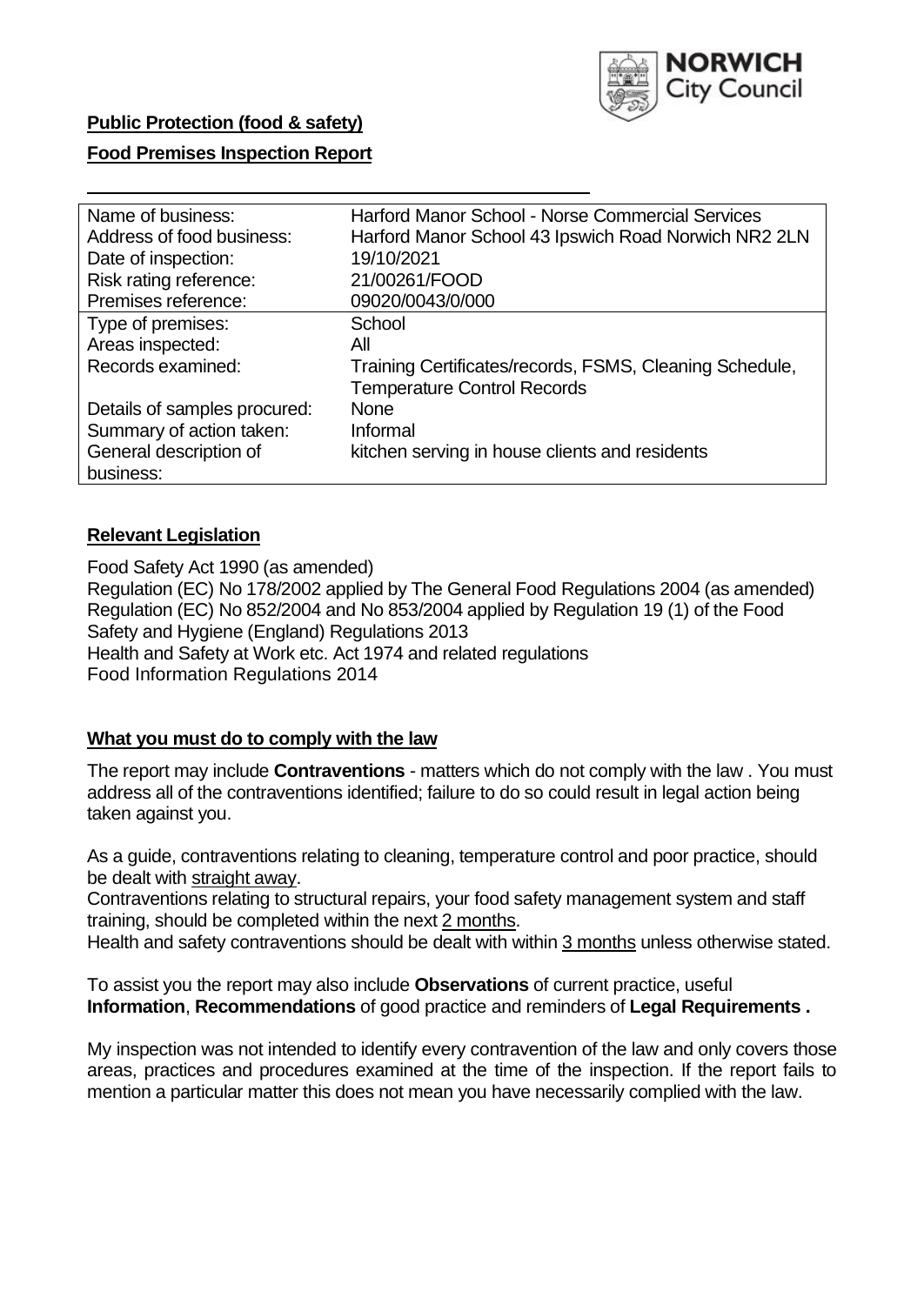# **FOOD SAFETY**

# **How we calculate your Food Hygiene Rating:**

 The food safety section has been divided into the three areas which you are scored against for the hygiene rating: 1. food hygiene and safety procedures, 2. structural requirements and 3. confidence in management/control procedures. Each section begins with a summary of what was observed and the score you have been given. Details of how these scores combine to produce your overall food hygiene rating are shown in the table.

| <b>Compliance Area</b>                     |          |    |                | <b>You Score</b> |           |                |           |    |                |  |  |
|--------------------------------------------|----------|----|----------------|------------------|-----------|----------------|-----------|----|----------------|--|--|
| Food Hygiene and Safety                    |          |    |                | $\Omega$         | 5         | 10             | 15        | 20 | 25             |  |  |
| <b>Structure and Cleaning</b>              |          |    | $\Omega$       | 5                | 10        | 15             | 20        | 25 |                |  |  |
| Confidence in management & control systems |          |    | $\overline{0}$ | 5                | 10        | 15             | 20        | 30 |                |  |  |
|                                            |          |    |                |                  |           |                |           |    |                |  |  |
| <b>Your Total score</b>                    | $0 - 15$ | 20 | $25 - 30$      |                  | $35 - 40$ |                | $45 - 50$ |    | > 50           |  |  |
| <b>Your Worst score</b>                    | 5        | 10 | 10             |                  | 15        |                | 20        |    |                |  |  |
|                                            |          |    |                |                  |           |                |           |    |                |  |  |
| <b>Your Rating is</b>                      | 5        | 4. |                | 3                |           | $\overline{2}$ |           |    | $\overline{0}$ |  |  |

Your Food Hygiene Rating is 5 - a very good standard

000005

# **1. Food Hygiene and Safety**

You have a good track record. There are some minor contraventions which require your attention. **(Score 5)** 

## Contamination risks

 with bacteria or allergens or its physical contamination with dirt, foreign objects or **Contravention** The following exposed food to the general risk of cross-contamination chemicals:

• worn chopping boards

## Hand-washing

**Observation** I was pleased to see hand washing was well managed.

## Temperature Control

**Observation** I was pleased to see you were able to limit bacterial growth and/or survival by applying appropriate temperature controls at points critical to food safety and that you were monitoring temperatures.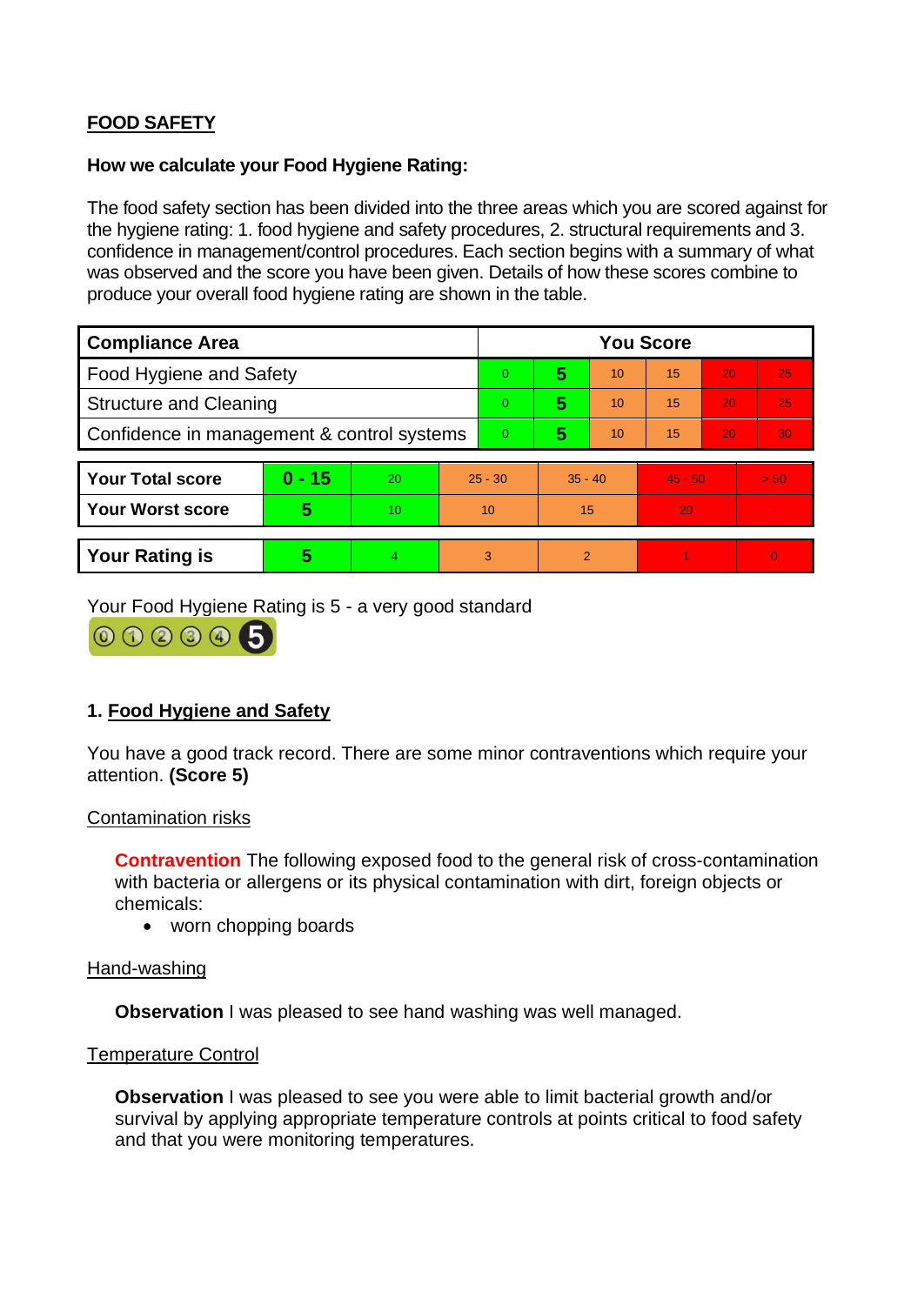# **2. Structure and Cleaning**

The structure facilities and standard of cleaning and maintenance are all of a good standard and only minor repairs and/or improvements are required. Pest control and waste disposal provisions are adequate. The minor contraventions require your attention. **(Score 5)** 

## Cleaning of Structure

**Contravention** The following items were dirty and require more frequent and thorough cleaning:

- floor/wall junctions
- around equipment feet
- high level cleaning in dry store

**Contravention** The following items could not be effectively cleaned and must be covered or made non-absorbent:

• chipped dented wooden architrave

## Cleaning Chemicals / Materials / Equipment and Methods

**Observation I** was pleased to see that the premises was kept clean and that your cleaning materials, methods and equipment were able to minimise the spread of harmful bacteria between surfaces.

## Maintenance

**Contravention** The following had not been suitably maintained and must be repaired or replaced:

• loose coving at wall floor junction underneath dedicated wash hand basin

## Facilities and Structural provision

**Observation** I was pleased to see the premises had been well maintained and that adequate facilities had been provided.

## Pest Control

**Observation** I was pleased to see that the premises was proofed against the entry of pests and that pest control procedures were in place.

# **3. Confidence in Management**

 of compliance with the law. You have a good track record. There are some minor A food safety management system is in place and you demonstrate a very good standard contraventions which require your attention.Your records are appropriate and generally